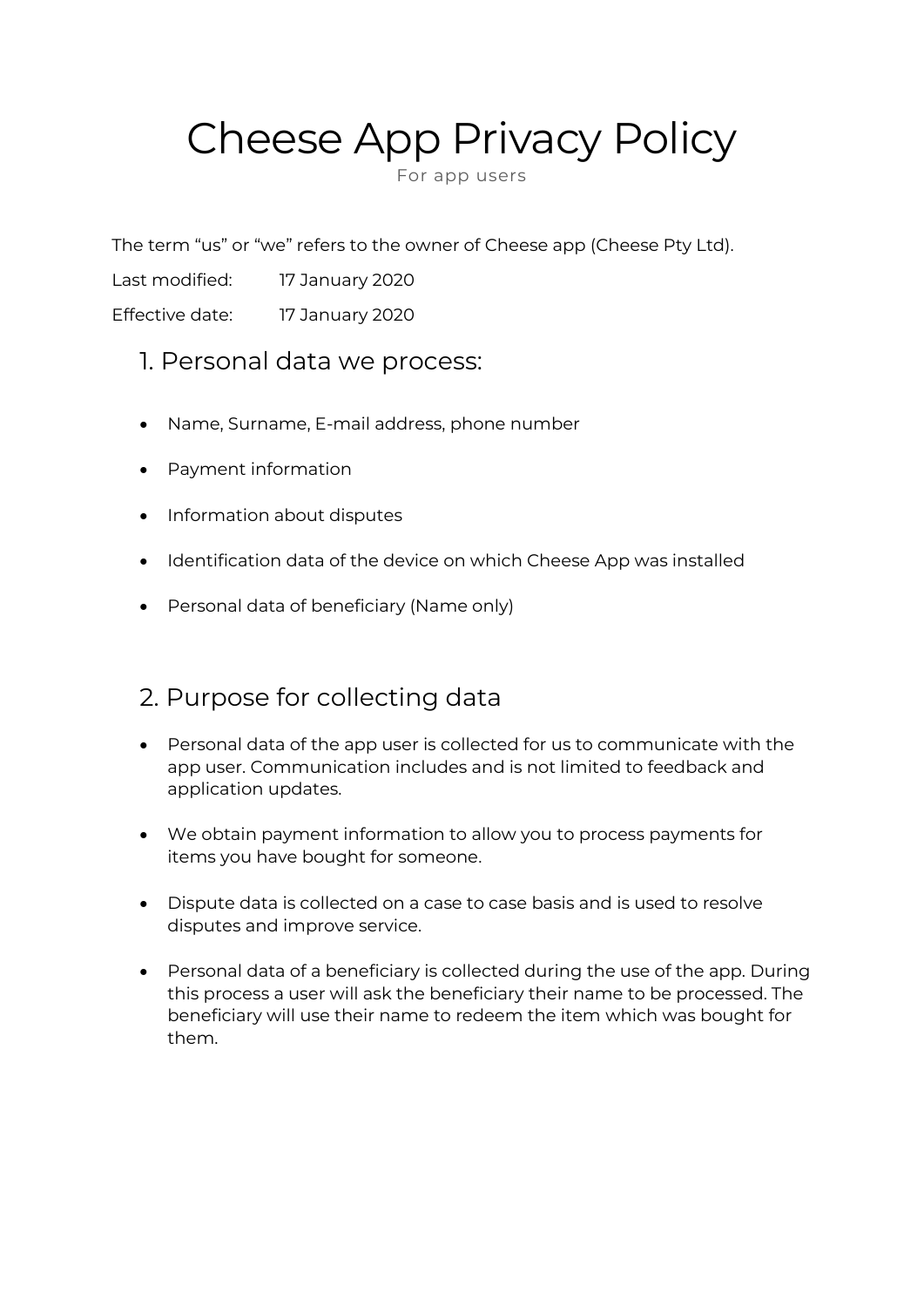#### 3. Legal basis

- The Cheese App collects the user's personal information during registration and is a prerequisite for the use of the app.
- Personal data may be processed on legitimate interest grounds such as detecting fraudulent payments.

## 4. Recipients

- The personal information of an app user is only disclosed Cheese Pty Ltd. and Heartflow NPC authorised employees.
- Feedback given through the app will also only be available to Cheese Pty Ltd, but may also be made available to Heartflow NPC in order to help resolve potential disputes or service delivery issues.
- The name of the beneficiary will only be accessible to Cheese Pty Ltd, Heartflow NPC and partnering service providers who require the beneficiary name in order to verify their item redemption.

#### 5. Security and access

- Any personal data collected is stored on Firebase. Only authorised employees of CheeseApp have access to the data and may only use the data to resolve issues and perform the functions of Cheese App.
- Cheese App Pty Ltd and Heartflow NPC may access and use the data to the extent necessary to provide customer support.
- For research and scientific purposes, the data is used in an anonymized and unidentified form.

## 6. Correction

• App users can change their information through emailing us or leaving feedback through the Cheese app.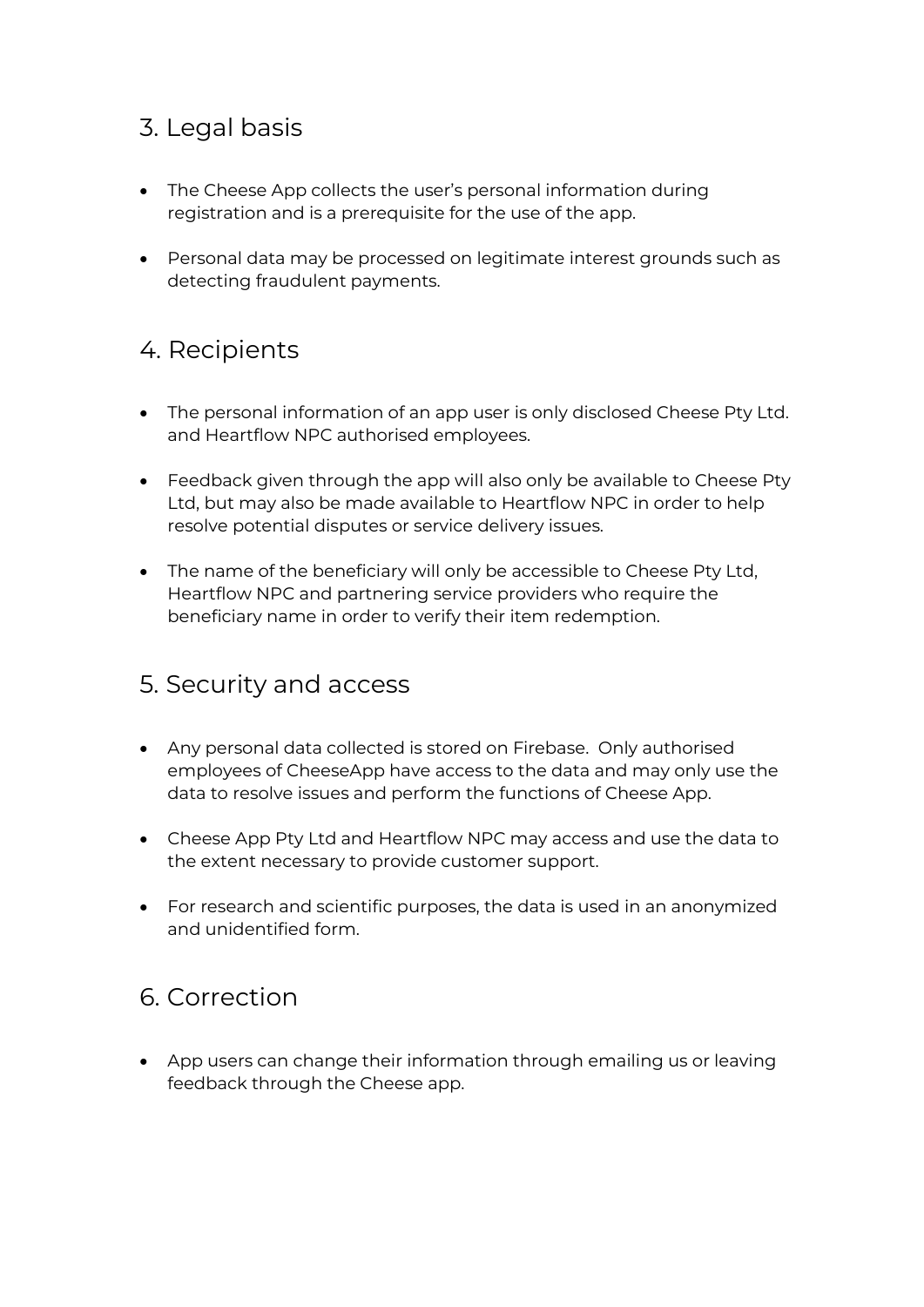#### 7. Retention

- Your personal data will be stored as long as your account is active. If your account is closed, your personal data will be deleted except if the data is required to be retained for fraud prevention, dispute resolution or accounting purposes.
- Data required for accounting purposes will be stored for 7 years after the last transaction.
- If there was suspicious activity on the account or false data has been provided, the data will be stored for 10 years.
- Data regarding payment disputes will be retained until the dispute has been resolved.
- It is important to note that the de-installation of the Cheese App from one's device will not lead to the deletion of the account data.

#### 8. Deletion

- To remove your account data, send us an email and we respond within a week. In the response we will share the deletion date.
- Within the app you can delete your card details.

## 9. Sharing of data

• If you would like us to share your data with you, we will be able to respond within one month and share the date on which we will be able to share this information.

#### 10. Direct marketing

- We will only use your e-mail address for direct marketing if you have given us permission to do so.
- You can subscribe at any time from receiving direct marketing messages